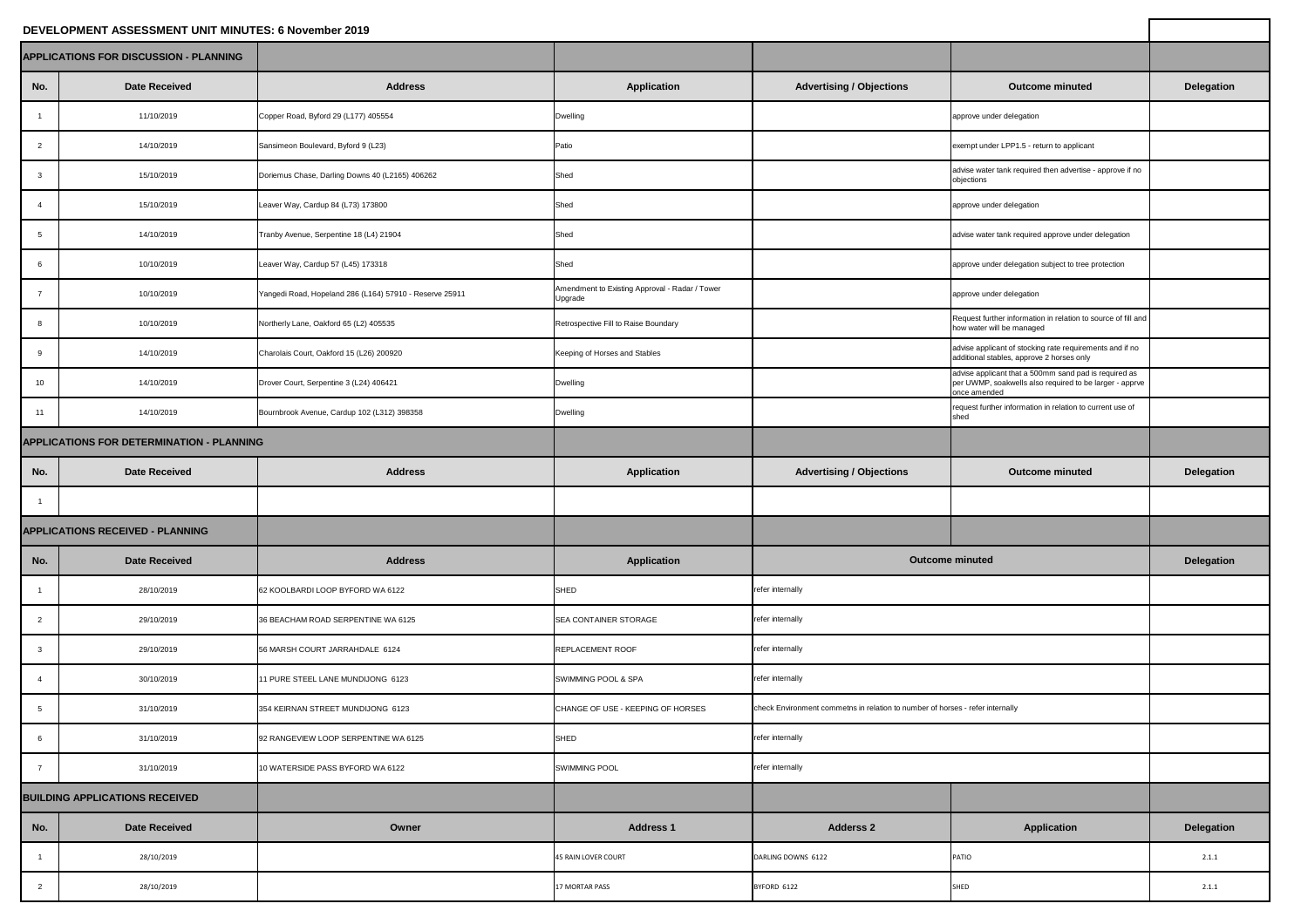| $\overline{\mathbf{3}}$ | 28/10/2019                            |                  | 3 BYFORD DRIVE                             | BYFORD 6122                                                                                         | UNAUTHORISED SHED                           | 2.1.3             |
|-------------------------|---------------------------------------|------------------|--------------------------------------------|-----------------------------------------------------------------------------------------------------|---------------------------------------------|-------------------|
| -4                      | 28/10/2019                            |                  | 2 MCCAVANAH ROAD                           | BYFORD 6122                                                                                         | PATIO                                       | 2.1.1             |
| 5 <sup>5</sup>          | 28/10/2019                            |                  | 187 BLAIR ROAD                             | OAKFORD WA 6121                                                                                     | SWIMMING POOL / POOL FENCE                  | 2.1.1             |
| 6                       | 28/10/2019                            |                  | <b>48 BANGAP PLACE</b>                     | OAKFORD 6121                                                                                        | PATIO                                       | 2.1.1             |
| $\overline{7}$          | 28/10/2019                            |                  | 35 COLESBROOK DRIVE                        | BYFORD WA 6122                                                                                      | SIGNAGE                                     | 2.1.1             |
| - 8                     | 29/10/2019                            |                  | 280 HOPKINSON ROAD                         | DARLING DOWNS 6122                                                                                  | PATIO                                       | 2.1.1             |
| 9                       | 31/10/2019                            |                  | <b>48 BANGAP PLACE</b>                     | OAKFORD 6121                                                                                        | WATER TANK AND RELOCATE EXISTING WATER TANK | 2.1.1             |
| 10                      | 1/11/2019                             |                  | 20 MAKYBE BOULEVARD                        | BYFORD WA 6122                                                                                      | DOUBLE STOREY DWELLING                      | 2.1.1             |
| $-11$                   | 1/11/2019                             |                  | 92 RANGEVIEW LOOP                          | SERPENTINE WA 6125                                                                                  | SHED                                        | 2.1.1             |
| 12                      | 1/11/2019                             |                  | 12 MEDEA STREET                            | BYFORD 6122                                                                                         | <b>DWELLING</b>                             | 2.1.1             |
|                         | <b>BUILDING PERMIT DETERMINATIONS</b> |                  |                                            |                                                                                                     |                                             |                   |
| No.                     | <b>Date Approved</b>                  | <b>Applicant</b> | <b>Address</b>                             | <b>Proposal</b>                                                                                     | <b>Recommended minuted</b>                  | <b>Delegation</b> |
|                         | 28/10/2019                            |                  | LOT 9039 THOMAS ROAD BYFORD 6122           | <b>BRIDGE / RETAINING WALLS</b>                                                                     | REFUSED UNDER DELEGATED AUTHORITY           | 2.1.1             |
| 2                       | 28/10/2019                            |                  | 17 MORTAR PASS BYFORD 6122                 | PATIO                                                                                               | APPROVED UNDER DELEGATED AUTHORITY          | 2.1.1             |
| $\overline{3}$          | 28/10/2019                            |                  | 39 CORAL VINE LOOP JARRAHDALE WA 6124      | WATER TANK INCLUDING SAND PAD                                                                       | APPROVED UNDER DELEGATED AUTHORITY          | 2.1.1             |
|                         | 29/10/2019                            |                  | 13 WODALLA PARADE BYFORD WA 6122           | SHED ROOF EXTENSION                                                                                 | APPROVED UNDER DELEGATED AUTHORITY          | 2.1.1             |
| $5\overline{)}$         | 29/10/2019                            |                  | 46 WELLARD STREET SERPENTINE WA 6125       | <b>DOUBLE GARAGE</b>                                                                                | APPROVED UNDER DELEGATED AUTHORITY          | 2.1.1             |
| -6                      | 29/10/2019                            |                  | 10 DAGOSTINO ROAD BYFORD 6122              | SHED                                                                                                | APPROVED UNDER DELEGATED AUTHORITY          | 2.1.1             |
|                         | 29/10/2019                            |                  | 40 TRANBY AVENUE SERPENTINE WA 6125        | SHED                                                                                                | APPROVED UNDER DELEGATED AUTHORITY          | 2.1.1             |
| - 8                     | 29/10/2019                            |                  | 801 SOUTH WESTERN HIGHWAY BYFORD 6122      | OCCUPANCY PERMIT - UNITED SERVICE STATION & FAST FOOD APPROVED UNDER DELEGATED AUTHORITY<br>TENANCY |                                             | 2.1.3             |
| - 9                     | 30/10/2019                            |                  | 29 SHEPPARTON BOULEVARD BYFORD WA 6122     | SINGLE STOREY RESIDENTIAL DWELLING                                                                  | APPROVED UNDER DELEGATED AUTHORITY          | 2.1.1             |
| 10                      | 30/10/2019                            |                  | 11 MARESFIELD WAY CARDUP WA 6122           | <b>DWELLING</b>                                                                                     | APPROVED UNDER DELEGATED AUTHORITY          | 2.1.1             |
| 11                      | 30/10/2019                            |                  | 197 JARRAHDALE ROAD JARRAHDALE 6124        | CONTAINER CAFE, WATER TANK, ABLUTION BLOCK                                                          | APPROVED UNDER DELEGATED AUTHORITY          | 2.1.1             |
| 12                      | 30/10/2019                            |                  | 11 MARESFIELD WAY CARDUP WA 6122           | UNAUTHORISED SAND PAD                                                                               | APPROVED UNDER DELEGATED AUTHORITY          | 2.1.3             |
| 13                      | 30/10/2019                            |                  | 15 ANDALUSIAN AVENUE DARLING DOWNS WA 6122 | <b>DWELLING</b>                                                                                     | APPROVED UNDER DELEGATED AUTHORITY          | 2.1.1             |
| 14                      | 30/10/2019                            |                  | 56 BLUEBERRY LOOP BYFORD WA 6122           | PATIO                                                                                               | APPROVED UNDER DELEGATED AUTHORITY          | 2.1.1             |
| 15                      | 30/10/2019                            |                  | 39 SKYLINE BOULEVARD WHITBY WA 6123        | <b>PATIOS</b>                                                                                       | APPROVED UNDER DELEGATED AUTHORITY          | 2.1.1             |
| 16                      | 30/10/2019                            |                  | 35 TRUMAN PROMENADE BYFORD WA 6122         | <b>DWELLING</b>                                                                                     | APPROVED UNDER DELEGATED AUTHORITY          | 2.1.1             |
| 17                      | 30/10/2019                            |                  | 197 JARRAHDALE ROAD JARRAHDALE 6124        | UNAUTHORISED WATER TANK / CONTAINER                                                                 | APPROVED UNDER DELEGATED AUTHORITY          | 2.1.3             |

| -3             | 28/10/2019                            |                  | 3 BYFORD DRIVE                             | BYFORD 6122                                                             | UNAUTHORISED SHED                           | 2.1.3             |
|----------------|---------------------------------------|------------------|--------------------------------------------|-------------------------------------------------------------------------|---------------------------------------------|-------------------|
|                | 28/10/2019                            |                  | 2 MCCAVANAH ROAD                           | BYFORD 6122                                                             | <b>PATIO</b>                                | 2.1.1             |
|                | 28/10/2019                            |                  | 187 BLAIR ROAD                             | OAKFORD WA 6121                                                         | SWIMMING POOL / POOL FENCE                  | 2.1.1             |
| -6             | 28/10/2019                            |                  | 48 BANGAP PLACE                            | OAKFORD 6121                                                            | <b>PATIO</b>                                | 2.1.1             |
|                | 28/10/2019                            |                  | 35 COLESBROOK DRIVE                        | BYFORD WA 6122                                                          | SIGNAGE                                     | 2.1.1             |
|                | 29/10/2019                            |                  | 280 HOPKINSON ROAD                         | DARLING DOWNS 6122                                                      | <b>PATIO</b>                                | 2.1.1             |
| 9              | 31/10/2019                            |                  | 48 BANGAP PLACE                            | OAKFORD 6121                                                            | WATER TANK AND RELOCATE EXISTING WATER TANK | 2.1.1             |
| 10             | 1/11/2019                             |                  | 20 MAKYBE BOULEVARD                        | BYFORD WA 6122                                                          | DOUBLE STOREY DWELLING                      | 2.1.1             |
| 11             | 1/11/2019                             |                  | 92 RANGEVIEW LOOP                          | SERPENTINE WA 6125                                                      | <b>SHED</b>                                 | 2.1.1             |
| 12             | 1/11/2019                             |                  | 12 MEDEA STREET                            | BYFORD 6122                                                             | <b>DWELLING</b>                             | 2.1.1             |
|                | <b>BUILDING PERMIT DETERMINATIONS</b> |                  |                                            |                                                                         |                                             |                   |
| No.            | <b>Date Approved</b>                  | <b>Applicant</b> | <b>Address</b>                             | <b>Proposal</b>                                                         | <b>Recommended minuted</b>                  | <b>Delegation</b> |
|                | 28/10/2019                            |                  | LOT 9039 THOMAS ROAD BYFORD 6122           | BRIDGE / RETAINING WALLS                                                | REFUSED UNDER DELEGATED AUTHORITY           | 2.1.1             |
| $\overline{2}$ | 28/10/2019                            |                  | 17 MORTAR PASS BYFORD 6122                 | PATIO                                                                   | APPROVED UNDER DELEGATED AUTHORITY          | 2.1.1             |
|                | 28/10/2019                            |                  | 39 CORAL VINE LOOP JARRAHDALE WA 6124      | WATER TANK INCLUDING SAND PAD                                           | APPROVED UNDER DELEGATED AUTHORITY          | 2.1.1             |
|                | 29/10/2019                            |                  | 13 WODALLA PARADE BYFORD WA 6122           | SHED ROOF EXTENSION                                                     | APPROVED UNDER DELEGATED AUTHORITY          | 2.1.1             |
|                | 29/10/2019                            |                  | 46 WELLARD STREET SERPENTINE WA 6125       | <b>DOUBLE GARAGE</b>                                                    | APPROVED UNDER DELEGATED AUTHORITY          | 2.1.1             |
|                | 29/10/2019                            |                  | 10 DAGOSTINO ROAD BYFORD 6122              | <b>SHED</b>                                                             | APPROVED UNDER DELEGATED AUTHORITY          | 2.1.1             |
|                | 29/10/2019                            |                  | 40 TRANBY AVENUE SERPENTINE WA 6125        | <b>SHED</b>                                                             | APPROVED UNDER DELEGATED AUTHORITY          | 2.1.1             |
|                | 29/10/2019                            |                  | 801 SOUTH WESTERN HIGHWAY BYFORD 6122      | OCCUPANCY PERMIT - UNITED SERVICE STATION & FAST FOOD<br><b>TENANCY</b> | APPROVED UNDER DELEGATED AUTHORITY          | 2.1.3             |
|                | 30/10/2019                            |                  | 29 SHEPPARTON BOULEVARD BYFORD WA 6122     | SINGLE STOREY RESIDENTIAL DWELLING                                      | APPROVED UNDER DELEGATED AUTHORITY          | 2.1.1             |
| 10             | 30/10/2019                            |                  | 11 MARESFIELD WAY CARDUP WA 6122           | <b>DWELLING</b>                                                         | APPROVED UNDER DELEGATED AUTHORITY          | 2.1.1             |
| 11             | 30/10/2019                            |                  | 197 JARRAHDALE ROAD JARRAHDALE 6124        | CONTAINER CAFE, WATER TANK, ABLUTION BLOCK                              | APPROVED UNDER DELEGATED AUTHORITY          | 2.1.1             |
| 12             | 30/10/2019                            |                  | 11 MARESFIELD WAY CARDUP WA 6122           | UNAUTHORISED SAND PAD                                                   | APPROVED UNDER DELEGATED AUTHORITY          | 2.1.3             |
| 13             | 30/10/2019                            |                  | 15 ANDALUSIAN AVENUE DARLING DOWNS WA 6122 | <b>DWELLING</b>                                                         | APPROVED UNDER DELEGATED AUTHORITY          | 2.1.1             |
| 14             | 30/10/2019                            |                  | 56 BLUEBERRY LOOP BYFORD WA 6122           | <b>PATIO</b>                                                            | APPROVED UNDER DELEGATED AUTHORITY          | 2.1.1             |
| 15             | 30/10/2019                            |                  | 39 SKYLINE BOULEVARD WHITBY WA 6123        | <b>PATIOS</b>                                                           | APPROVED UNDER DELEGATED AUTHORITY          | 2.1.1             |
| 16             | 30/10/2019                            |                  | 35 TRUMAN PROMENADE BYFORD WA 6122         | <b>DWELLING</b>                                                         | APPROVED UNDER DELEGATED AUTHORITY          | 2.1.1             |
| 17             | 30/10/2019                            |                  | 197 JARRAHDALE ROAD JARRAHDALE 6124        | UNAUTHORISED WATER TANK / CONTAINER                                     | APPROVED UNDER DELEGATED AUTHORITY          | 2.1.3             |